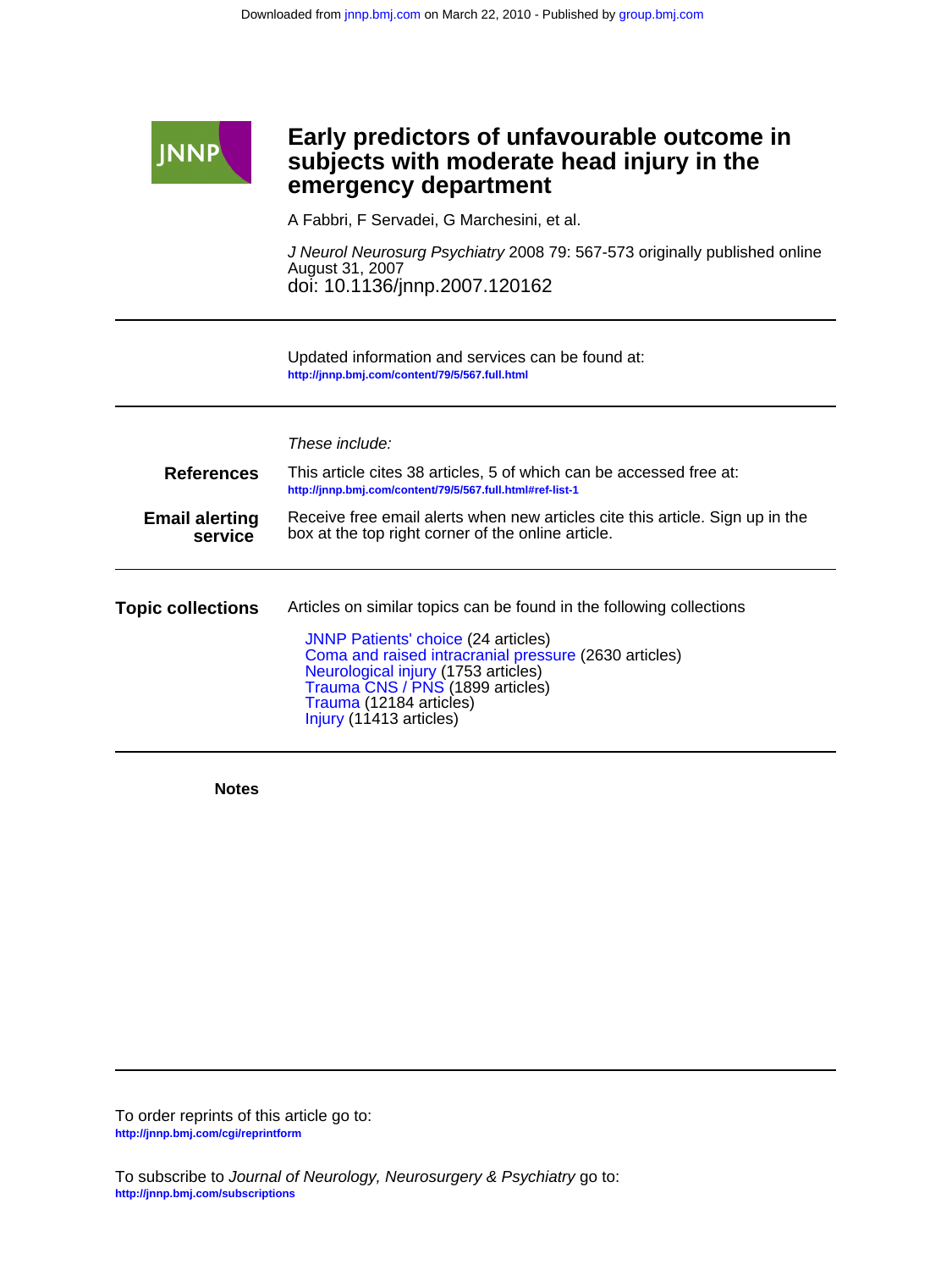# Early predictors of unfavourable outcome in subjects with moderate head injury in the emergency department

A Fabbri,<sup>1</sup> F Servadei,<sup>2</sup> G Marchesini,<sup>3</sup> S C Stein,<sup>4</sup> A Vandelli<sup>1</sup>

#### ABSTRACT

<sup>1</sup> Dipartimento dell'Emergenza, Presidio Ospedaliero Morgagni-Pierantoni, Azienda Unità Sanitaria Locale di Forlì, Forlì, Italy; <sup>2</sup> Divisione di Neurochirurgia per la Traumatologia, Ospedale M. Bufalini, Azienda Unità Sanitaria Locale di Cesena, Cesena, Italy; <sup>3</sup> Alma Mater Studiorum, Università di Bologna, Bologna, Italy; <sup>4</sup> Department of Neurosurgery, University of Pennsylvania School of Medicine, Philadelphia, PA, USA

Correspondence to: Andrea Fabbri, MD, Dipartimento dell'Emergenza, Presidio Ospedaliero Morgagni-Pierantoni, Azienda USL Forlì, Via Forlanini 34, I - 47100 Forlì, Italy; andrea.fabbri@formulatre.it

Received 10 March 2007 Revised 2 August 2007 Accepted 13 August 2007 Published Online First 31 August 2007

**Background:** Subjects with moderate head injury are a particular challenge for the emergency physician. They represent a heterogeneous population of subjects with large variability in injury severity, clinical course and outcome. We aimed to determine the early predictors of outcome of subjects with moderate head injury admitted to an Emergency Department (ED) of a general hospital linked via telemedicine to the Regional Neurosurgical Centre.

**Patients and methods:** We reviewed, prospectively, 12 675 subjects attending the ED of a General Hospital between 1999 and 2005 for head injury. A total of 309 cases (2.4%) with an admission Glasgow Coma Scale (GCS) 9–13 were identified as having moderate head injury. The main outcome measure was an unfavourable outcome at 6 months after injury. The predictive value of a model based on main entry variables was evaluated by logistic regression analysis.

Findings: 64.7% of subjects had a computed tomographic scan that was positive for intracranial injury, 16.5% needed a neurosurgical intervention, 14.6% had an unfavourable outcome at 6 months (death, permanent vegetative state, permanent severe disability). Six variables (basal skull fracture, subarachnoid haemorrhage, coagulopathy, subdural haematoma, modified Marshall category and GCS) predicted an unfavourable outcome at 6 months. This combination of variables predicts the 6-month outcome with high sensitivity (95.6%) and specificity (86.0%).

**Interpretation:** A group of selected variables proves highly accurate in the prediction of unfavourable outcome at 6 months, when applied to subjects admitted to an ED of a General Hospital with moderate head injury.

Subjects admitted to an Emergency Department (ED) with moderate head injury (Glasgow Coma Scale (GCS) 13–9) represent a particular challenge for the emergency physician. They are a heterogeneous population with large variability in injury severity, clinical course, neurological recovery and long-term outcome. $1-4$ 

Injury progression is highly variable; although most subjects recover within several days, many deteriorate and need neurosurgical treatment, and a few will die or develop a permanent vegetative state. The type and severity of intracranial injury dictates neurological and clinical deterioration, but predictors of unfavourable outcome in subjects on admission to ED are not well defined.<sup>5</sup>

In a few cases, injury progression might be extremely rapid and the ultimate outcome will be unfavourable because of delayed diagnosis and surgical treatment $6-10$ ; in other cases, injury does not progress, and the final outcome is usually favourable.

Emergency physicians are, therefore, asked to take early and rapid decisions regarding possible neurosurgical procedures, type of treatment and level of care. Early predictors of CT progression and subsequent unfavourable outcome have been studied only in selected cohorts of patients admitted to neurosurgical settings and with head injury of variable severity, particularly in subjects with intracerebral injuries<sup>11</sup> or traumatic subarachnoid haemorrhage (tSAH).<sup>12</sup> In the study by Chieregato et al,<sup>12</sup> moderately head-injured patients had a 3-fold mortality increase, whenever there was an associated tSAH on the admission CT.

The aim of this study was to evaluate early predictors associated with unfavourable outcome in subjects with moderate head injury on admission, by reviewing a prospective observational database of subjects attending the ED of a General Hospital without any patients' selection.

#### PATIENTS AND METHODS **Database**

All cases attending the ED of our General Hospital with a moderate head injury are treated according to pre-defined procedures.<sup>13</sup> A number of clinical variables are systematically registered for outcome purposes in each patient according to a specific protocol proposed by the NCWFNS (Neurosurgical Committee of World Federation of Neurosurgical Societies) for subjects with mild head injury and modified for cases with moderate (GCS 13–9) and severe injury (GCS  $\leq$ 9). The Head Injury Registry consists of the consecutive medical records of all patients attending the ED of Forlì, Italy, from 1999 for acute head injury within 24 hours from trauma. We define moderate head injury as GCS 13–914 and perform early CT in all such cases.

#### Study population, setting and design

We present the analysis of our data up to December 2005, when the database included 12 715 consecutively triaged cases living in the area of Forlì. In 12 242 cases  $(96.3\%)$ , the head injury was classified as mild (GCS 15–14), in 309 (2.4%) as moderate (GCS 13–9), and in 164 (1.3%) as severe (GCS  $\leq$ 9). The ED of Forli is coupled with a 450 acute bed general hospital, providing general clinical services (except cardiac surgery and neurosurgery). The ED treats about 50 000 subjects per year from a population of 171 000 inhabitants in an area of  $1\,380\;\mathrm{km^2}$ , 58% of the population live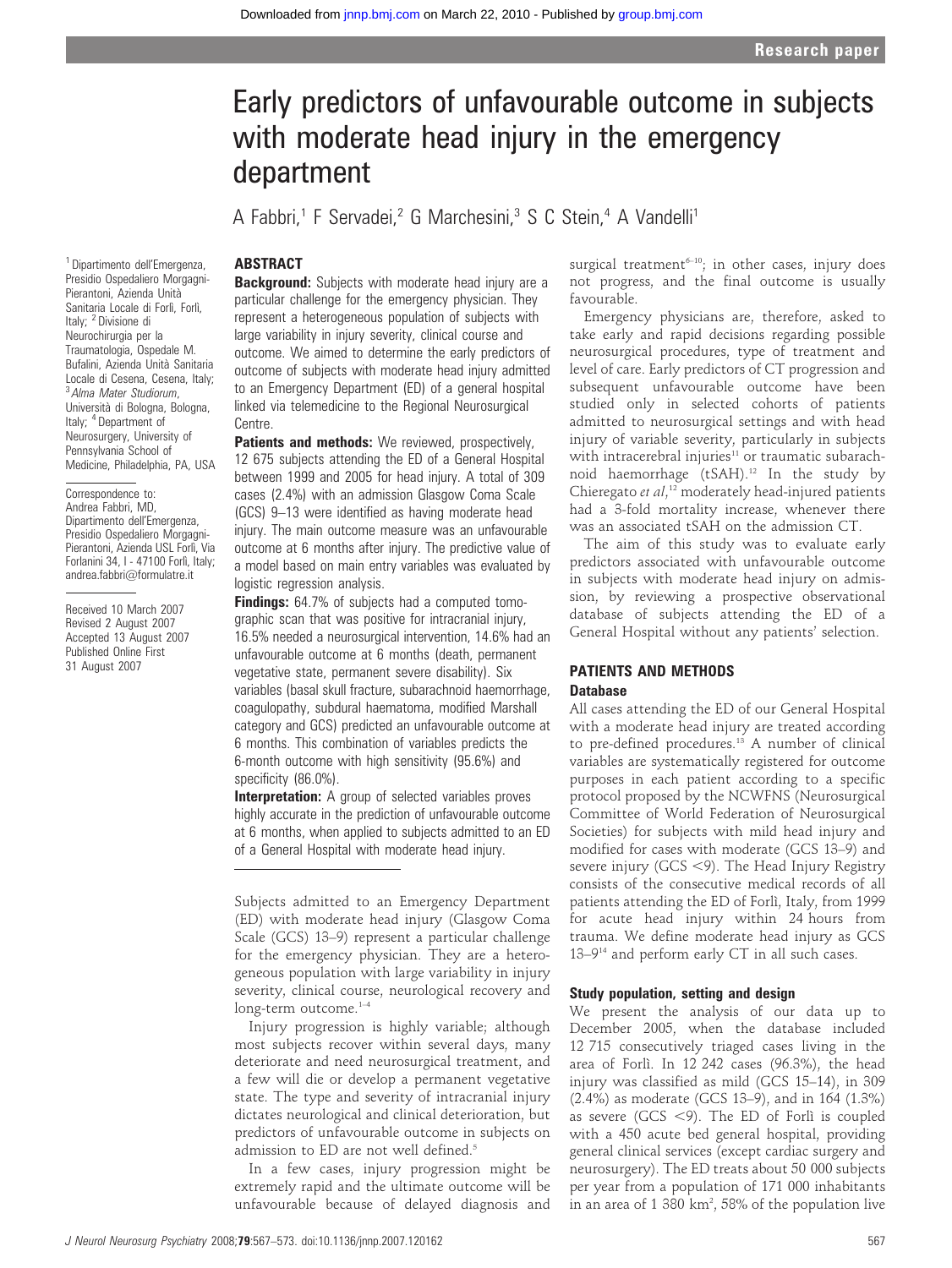#### Research paper

in an urban environment. The hospital treats more than 21 000 subjects, with 900 admissions to intensive care. The hospital database is directly connected with the General Register Office of the District.

Eligibility criteria of subjects considered in the present analysis were an acute moderate head injury, defined by admitting GCS of 13–9 in patients seen within 24 hours from any trauma to the head in local inhabitants aged  $\geq 10$  years. Exclusion criteria were severe hypotension caused by extracranial injuries (systolic blood pressure persistently  $\leq 90$  mm Hg) (8 cases), need for cardiopulmonary resuscitation (5 cases), and penetrating head injury (2 cases). Also excluded were 14 subjects who needed sedation for intubation before ED arrival. The ED personnel are trained to respond to emergencies according to American Heart Association guidelines. Our final study group included 309 subjects, comprising 91.4% of all moderate head injury patients.

The final outcome was determined 6 months after injury. First, a systematic search of all patients with intracranial lesions was carried out by checking the death certificates and the medical databases of our local health district. Following this, a member of the ED staff contacted all patients who survived by means of a structured telephone interview, to determine the presence of disability.

On admission to ED, CT scan without contrast was performed with a third-generation equipment, with cuts of 10 mm or less from the foramen magnum to the vertex, and including both soft tissue and bone windows. CT scans showing intracranial post-traumatic lesions were real-time reviewed by a neurosurgeon of the nearest Neurosurgical Unit (Cesena, 17 km away), consulted via a teleradiology system. By local protocol, the CT scan had to be performed within 2 hours from ED admission. Following CT scan, patients were either immediately transferred to the Neurosurgical unit (109 cases, 35.3%), treated in Intensive Care unit (63, 20.4%) or observed in ED (118, 38.2%) or General Surgery (17, 5.5%). Any cases initially observed outside the Neurosurgical unit were transferred to neurosurgery if subsequent findings suggested the need for intervention.

The time interval between trauma and the admission CT scan was recorded for each patient. Also recorded were any subsequent control CT scans, carried out according to clinical and radiological results, within 72 hours from the original event.

Measurements of blood alcohol levels, as well as toxicological tests for drugs and/or drugs of abuse, were performed at the discretion of the physician only in 214 patients (69.3%).

For the purpose of the present study, the initial and any subsequent CT scans were reviewed retrospectively by two investigators (AF and AV), and classified according to the criteria of Marshall et  $aI^{15}$  modified according to the revision of the European Brain Injury Consortium (EBIC).16

The protocol of the present report was carried out according to the Helsinki Declaration and approved by the senior staff Committee of the Azienda Unità Sanitaria Locale of Forlì, a board regulating non-interventional studies and equivalent to an Institutional Review Board.

#### Variables definition

In the definition of post-traumatic injuries, we included: (a) depressed skull fracture (DSF); (b) intracerebral haematoma/ brain contusion(s) (ICH); (c) tSAH; (d) subdural haematoma (SDH); (e) epidural haematoma (EDH); and (f) intra-ventricular

haemorrhage (IVH) (17). An effort was made to separate diffuse axonal injury patterns from the contusion group.

Injuries were coded by experienced medical personnel according to the Abbreviated Injury Scale  $(AIS)^{17}$  for any body region (head-neck, face, chest, abdomen, extremities, external). The Injury Severity Score  $(ISS)^{17}$  was calculated as the score derived from the three most severe injuries of each body region. In the analyses, ISS was considered only if  $>15$ . Admission CT data were available in all patients. The modified Marshall classification was obtained on the basis of the ''worst'' CT scan as the one recorded under ''final CT classification (worst observed)'' in the patients' discharge documentation. Data on the worst CT scan were available on all subjects. Haematoma evacuation and/or skull fracture elevation were only considered in the first 7 days after diagnosis.18

Field and admission GCS scores were also recorded. In our protocol, GCS score was calculated every 60 minutes after the initial assessment for 2 hours, and every 120 minutes thereafter. In case of clinical deterioration, an additional CT was immediately requested. In our protocol in subjects with ICH, an additional CT scan was performed within 24 hours. Hypotension (systolic blood pressure <90 mm Hg, and hypoxia (SpO<sub>2</sub>% <92%) measured at any time were also considered.<sup>19</sup>

Laboratory data were also performed to document blood levels of alcohol and/or drugs of abuse, whenever clinically indicated. Patients' coagulation status (prothrombin time, partial thromboplastin time and platelet count) was carried out by protocol in all cases. Normal values of the International Normalised Ratio (INR) for our laboratory are  $<$ 1.4.

#### Outcome measures

The main outcome considered in the analysis was death, a permanent vegetative state or permanent severe disability, measured by the Glasgow outcome scale  $(GOS)^{20}$  score at 6 months, globally defined as unfavourable outcome. For ease of analysis and reporting, the five-point GOS score was categorised as either favourable (moderate disability or good recovery) or unfavourable (dead, vegetative or severe disability). The followup GOS was rated by an expert physician unaware of the study protocol, on the basis of the response to a structured telephone call.18

#### Analyses

Mean value, standard deviation (SD), median and interquartile range (IQR), and frequencies were used to describe data distribution. Univariate and multivariable stepwise forward logistic regression analysis was used to identify factors related to different outcomes; the goodness of fit of the linear model was tested by the Hosmer–Lemeshow linearity test.

The t-test for linear trend in proportion was used to test the linear association between the prevalence of intracranial injury and GCS.

The following variables were tested in multivariable logistic regression analysis: sex, age (as continuous variable), presence of any co-morbidity (history of diabetes, hypertension, coronary artery, respiratory, neurological and gastrointestinal diseases, permanent disability), GCS after ED stabilisation, skull fracture (basal or linear), modified Marshall category, type of intracranial injury (see above), ISS, coagulopathy, alcohol and/or drug intoxication, high-risk dynamics of injury, hypotension and hypoxia.

The odds ratio (OR) and 95% confidence intervals (95% CI) were also calculated. A score for risk of unfavourable outcome

568 J Neurol Neurosurg Psychiatry 2008;79:567–573. doi:10.1136/jnnp.2007.120162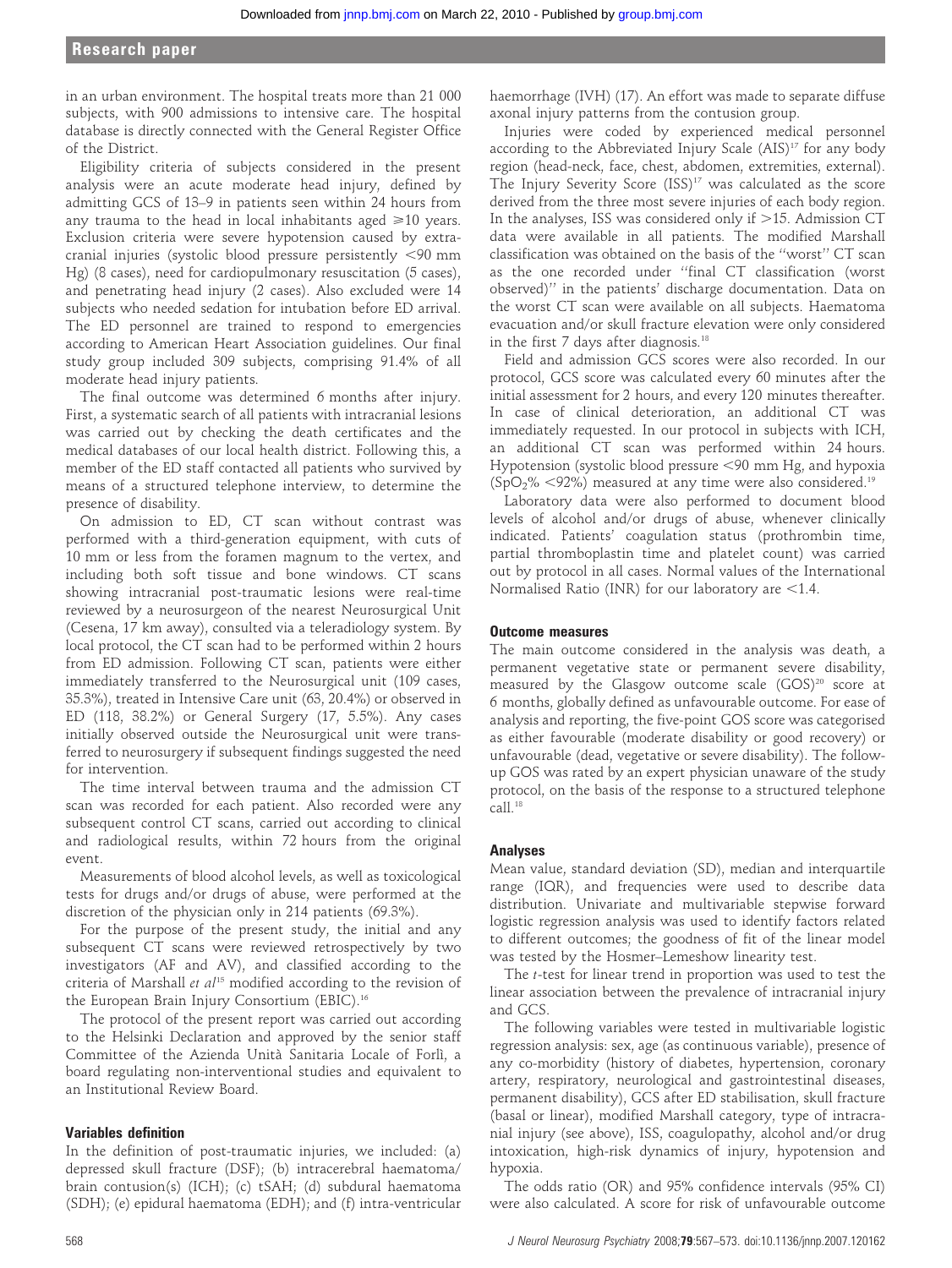(formula, see Appendix) was calculated for each patient on the basis of the coefficients computed by the logistic regression derived from variables entering the stepwise procedure. The accuracy of such a risk score was then evaluated by the area under the receiver operating characteristic (ROC) curves.<sup>21</sup> The best cut-off was chosen as the value that maximised the likelihood ratio (LR), computed by the following formula:  $LR =$ (probability of true positive + probability of true negative)/ (probability of false positive + probability of false negative).<sup>18</sup> Sensitivity and specificity were evaluated at best cut-off, as well as the positive predictive value (PPV) and the negative predictive value (NPV).<sup>22</sup> Statistical analyses were performed running the SPSS/PC+ statistical package on a personal computer.<sup>23</sup> Twotailed p values less than 0.05 were considered to be statistically significant.

#### RESULTS

#### **Database**

The median age of the 309 patients with moderate head injury was 50 years (IQR, 30–75), with 31 (10%) patients aged 10–20 years and 116 subjects (37.5%)  $\geq 65$  years. Co-morbidities more frequently included coronary artery disease (109 cases, 35.3%) and neurological diseases (70 cases, 22.7%) without differences in relation to outcome. Thirty-four cases (11.0%) were on warfarin treatment. The median injury severity score was 14 (IQR 10–22), with significant differences in relation to outcome. In 73% of subjects with unfavourable outcome, the ISS was  $>15$  (severe injury) versus 42% of subjects with favourable outcome (table 1). The ISS was  $>30$  in only 15 cases (4.8%).

The median injury-to-door time was 60 min (IQR, 35–90), and the door-to-CT time was 102 min (IQR, 74 to 128) without any systematic trend in the period between 1999 and 2005. Adherence to local protocol was nearly complete; an initial CT scan was performed in all cases (100%), but the door-to-CT time was  $<$ 2 hours in only 209 cases (64.7%) (table 1).

#### Intracranial lesions

Intracranial lesions were detected in 200 subjects (64.7%). In 191 cases (61.8%), the diagnosis was made on the basis of the initial CT scan, and in only 9 cases (2.9%) was the diagnosis based on a second CT (all these cases had a dubious lesion at first evaluation). A single lesion was present in 81 cases (40.5% of positive CT), but in 64 cases (32.0%) more than one lesion was diagnosed. An isolated intracranial injury without additional injuries (AIS  $>1$ ) in other areas was present in 121 subjects (39.1%). Subjects with intracranial lesions were more likely to be >65 years (42.0% vs. 29.4%; OR 1.08; 95% CI, 1.06 to 2.87;  $p = 0.036$ ). A linear skull fracture was diagnosed in 82

cases (26%) and a basal skull fracture in 48 subjects (15%). The prevalence of intracranial lesions increased with decreasing levels of GCS, from 44.2% in subjects with a GCS of 13–80% and 90% in subjects with a GCS of 9 and 10, respectively (t-test for linear trend in proportion,  $p<0.001$ ). The most common intracranial lesions in relation to GCS were ICH, SDH and tSAH (table 2). Excluding the 29 cases with intracranial injury, for which neurosurgical intervention was mandatory after the initial CT scan, 240/280 cases (77%) had an additional CT scan within 24 hours (12–24 hours). Repeated CT scan showed a deterioration in Marshall category in 54/280 cases (19.3%).

#### Neurosurgical intervention

Haematoma evacuation and/or depressed skull fracture elevation were performed in 51(25.5%) of the 200 subjects with positive CT scans. No subjects with negative CT scan at first evaluation had a mass lesion at repeated CT scan needing neurosurgical intervention within 7 days.

A total of 29 cases (9.4%) also required surgical intervention for orthopaedics, thoracic or abdominal lesions.

#### Unfavourable outcome

A complete follow-up was obtained in most cases: 289/309 (93.5%). Of the remaining 20 cases, 8 patients died due to complications unrelated to head trauma (major orthopaedics injuries, 2 cases; myocardial infarction, 1 stroke, 2; pulmonary embolism, 2; gastrointestinal haemorrhage, 1), 6 were lost to follow-up, and GOS was unreliable in 6 patients, due to either a previous disability (4 cases) or a trauma-related disability independent of head injury (2 cases).

The outcome was unfavourable in 45 cases (14.6%). Twelve patients died (3.9%), 5 during the hospitalisation period, 7 during follow-up. Two patients (0.1% of total) were left in a permanent vegetative state and 31 (10.0%) were severely disabled. The majority of cases (264 cases, 85.4%) had a favourable outcome, with moderate disability being present in 31 cases (10.0%). Also the prevalence of unfavourable outcome was extremely variable, and increased with decreasing GCS at entry (from 2.6% in subjects with a GCS of 13–44.4% in subjects with a GCS of 9—t-test for linear trend in proportion,  $p<0.001$ ) (table 3).

An unfavourable outcome was rarely observed in subjects with Marshall category I and II, and was much more common in Marshall category IV, V and VI (table 4). In the 51 subjects submitted to neurosurgical intervention for mass lesion, the outcome was related to the progression of lesions. Only 3/28 subjects operated after the initial CT scan had an unfavourable outcome (10.7%), compared with 8/23 subjects who underwent

Table 1 Clinical characteristics of subjects with moderate head injury in relation to unfavourable outcome

|                                           | Unfavourable outcome $(n = 45)$ | Favourable outcome $(n = 264)$ | p Value* |
|-------------------------------------------|---------------------------------|--------------------------------|----------|
| Males                                     | 30(66.7%)                       | 194 (73.5%)                    | 0.368    |
| Age, median (IQR)                         | 72 (30-80)                      | $51(32-72)$                    | 0.032    |
| Co-morbidity                              | 17 (38.6%)                      | 134 (50.6%)                    | 0.196    |
| Door-to-CT time (minutes; median (IQR))   | $90(78-122)$                    | $103(74 - 130)$                | 0.380    |
| Injury-to-CT time (minutes; median (IQR)) | 156 (121-213)                   | 168 (133-216)                  | 0.329    |
| High-risk mechanism <sup>+</sup>          | 32 (71.1%)                      | 125 (47.3%)                    | 0.004    |
| Road accidents                            | 25 (56.8%)                      | 173 (65.3%)                    | 0.310    |
| <b>Accident falls</b>                     | 19 (42.2%)                      | 90 (34.1%)                     | 0.314    |
| Injury Severity Score $>15$               | 33 (73.3%)                      | 111 (42.0%)                    | < 0.001  |

 $*$ Mann–Whitney U test or Fisher's exact test:  $p$ <0.05.

\*Classified according to Canadian rules (pedestrian struck by motor vehicle, ejected from a motor vehicle, fall from height >3 feet or five stairs).<sup>24</sup> IQR, interquartile range.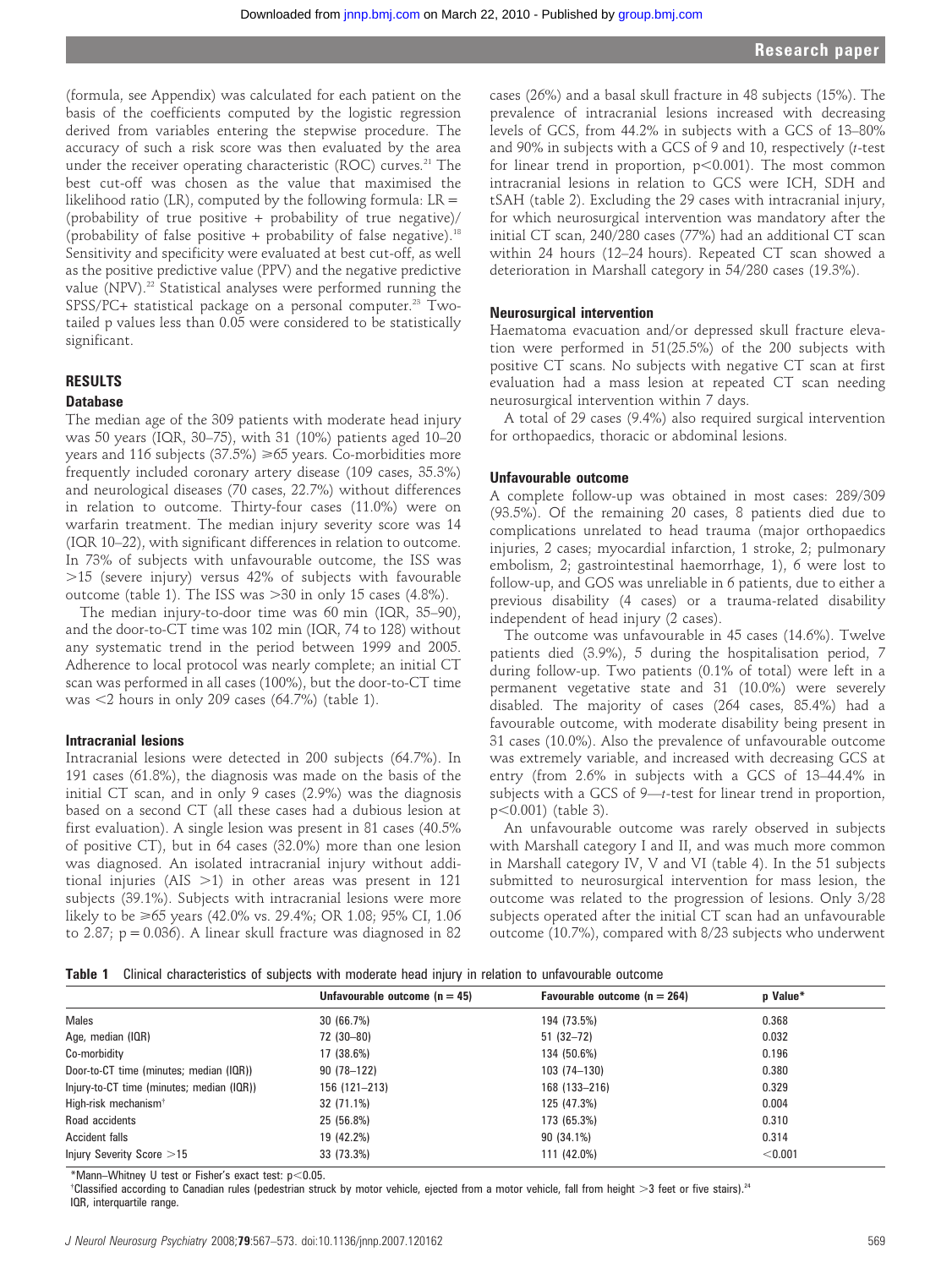Research paper

| <b>TWATE</b> Type of intractation infury at of in relation to diacyon commodous (doo) in cuspoted with moderate moderniquity |                  |                   |                          |                   |                    |
|------------------------------------------------------------------------------------------------------------------------------|------------------|-------------------|--------------------------|-------------------|--------------------|
| Type of injury                                                                                                               | $GCS 9 (n = 45)$ | $GCS 10 (n = 53)$ | $GCS 11 (n = 46)$        | $GCS$ 12 (n = 52) | $GCS$ 13 (n = 113) |
| Depressed skull fracture                                                                                                     | $5(11.1\%)$      | 4 (7.5%)          | 1 (2.2%)                 | 1 (1.9%)          | 1 (0.9%)           |
| Intracerebral haematoma                                                                                                      | 28 (62.2%)       | 36 (67.9%)        | 26 (56.5%)               | 26 (50.0%)        | 29 (25.7%)         |
| Subarachnoid haemorrhage                                                                                                     | 21 (46.7%)       | 17 (32.1%)        | 13 (28.3%)               | 7 (13.5%)         | 19 (16.8%)         |
| Subdural haemorrhage                                                                                                         | 24 (53.3%)       | 24 (45.3%)        | 20 (43.5%)               | 14 (26.9%)        | 18 (15.9%)         |
| Epidural haemorrhage                                                                                                         | $2(4.4\%)$       | 4(7.5%)           | $\overline{\phantom{a}}$ | 7 (13.5%)         | $5(4.4\%)$         |
| Intraventricular haemorrhage                                                                                                 | $9(20.0\%)$      | 7 (13.2%)         | 7 (15.2%)                | 4(7.7%)           | $5(4.4\%)$         |

|  |  |  |  | Table 2 Type of intracranial injury at CT in relation to Glasgow Coma Scale (GCS) in subjects with moderate head injury |  |
|--|--|--|--|-------------------------------------------------------------------------------------------------------------------------|--|
|--|--|--|--|-------------------------------------------------------------------------------------------------------------------------|--|

a neurosurgical intervention only after a second CT scan and a clinical and radiological evolution (34.8%;  $p<0.048$ , Fisher's exact test).

#### Outcome prediction

Six out of the 18 variables considered were independently associated with unfavourable outcome and were selected as independent factors at multivariable stepwise logistic regression analysis (table 5), and the Hosmer–Lemeshow test did not reject linearity.

The ROC-type curve of the risk score for unfavourable outcome (death, vegetative state or severe disability), computed on the basis of the coefficients of the logistic regression, is reported in figure 1. The accuracy in predicting outcome was  $0.848 \pm 0.047$  and the best cut-off was identified in a score value ranging between 8.67 and 9.62, having a sensitivity of 95.6% and a specificity of 86.0% (PPV, 99.1%; NPV, 46.2%).

#### **DISCUSSION**

Our model shows that emergency physicians may predict with good accuracy an unfavourable outcome in subjects admitted with moderate head injury (only 2.4% of subjects visited for head injury in an ED, but 22% of total cases underwent neurosurgical intervention) on the basis of early predictors: GCS after ED stabilisation, Marshall category, SDH, coagulopathy, SAH and basal skull fracture.

A large number of studies have been published to identify which patients should be managed with different options after moderate head injury. None of these studies refer to databases derived from an ED of a General Hospital without a Neurosurgical Unit, as in our report, but data are not significantly different. The mortality and morbidity of moderate head injury patients have been judged to be of intermediate grade between the minor and severe head injury categories, but published studies largely vary in relation to the setting of diagnosis and treatment, as well as in protocol design. These differences prevent any comparison of different management regimens. Our study shows that subjects admitted to the ED for moderate head injury have a positive head CT scan in 64.7% of cases, a need for neurosurgery intervention in 16.5% of cases,

and an unfavourable outcome in 14.6% of cases. A group of 6 selected variables predicts an unfavourable outcome at  $6$  months. In a prospective study<sup>2</sup> on 110 cases with moderate head injury admitted to a Trauma Centre with a Neurosurgical Unit, the prevalence of positive CT scan was 61%, no patients with a normal CT scan developed neurological worsening, and the outcome was unfavourable in 8% of cases.<sup>2</sup>

The most striking result is, however, the large variability of severity,<sup>1-4</sup> which accounts for a wide variability in outcome. Whereas nearly all subjects with GCS 13 and a negative CT scan fully recover, the outcome of subjects with GCS 9 and positive CT is unfavourable in nearly 50% of cases. Subjects with moderate head injury, as defined by accepted criteria, represent a grey zone, and GCS it is not likely to accurately predict prognosis. Other scores have been considered—in particular, the Marshall category, which represents a valid complement to GCS, effectively predicting the probability of unfavourable outcome across the whole spectrum (from 1% in category I to 94% of cases in category VI). The Marshall category has now been accepted as one of the main predictors of outcome in subjects with head injury and the worst CT scan obtained during the clinical course yields the best discrimination of unfavourable outcome.9

The predictive value of GCS might also be biased by the tiny distinction between mild and moderate head injury. In recent years, subjects with GCS 13 have been transferred from the "mild" to the "moderate" category, $5$  but a one-point change may simply depend on the verbal component of the GCS. Finally, time to GCS assessment, sedation and intubation may introduce additional biases in the classification of injured subjects. In our study, GCS 13–9 was only considered in subjects who were stabilised in the ED, and all subjects needing sedatives before intubation were excluded, either on the scene or immediately after ED admission. One patient in four (25.2%) had sedation after stabilisation before CT scan and 33 (10.9%) cases had deterioration in GCS in the range 13–9 during the workup in the ED. In other cases, GCS calculation may also be misleading for alcohol intoxication or abusive drugs intake. In our database, 104 (33.7%) subjects had high blood alcohol concentration (mean 155 (SD 73) mg/dl) at the evaluation in the ED.

Table 3 Unfavourable outcome in relation to Glasgow Coma Scale (GCS) in subjects admitted to the emergency department after moderate head injury

|            | Total cases (%) | Unfavourable outcome (%) | Favourable outcome (%) |  |
|------------|-----------------|--------------------------|------------------------|--|
| <b>GCS</b> | $n = 309$       | $n = 45$                 | $n = 264$              |  |
| 9          | 45 (14.6%)      | 20 (44.4%)               | 25 (55.6%)             |  |
| 10         | 53 (17.2%)      | 10 (18.9%)               | 43 (81.1%)             |  |
| 11         | 46 (14.9%)      | 10 (21.7%)               | 36 (78.3%)             |  |
| 12         | 52 (16.8%)      | $2(3.8\%)$               | 50 (96.2%)             |  |
| 13         | 113 (36.6%)     | 3(2.6%)                  | 110 (97.4%)            |  |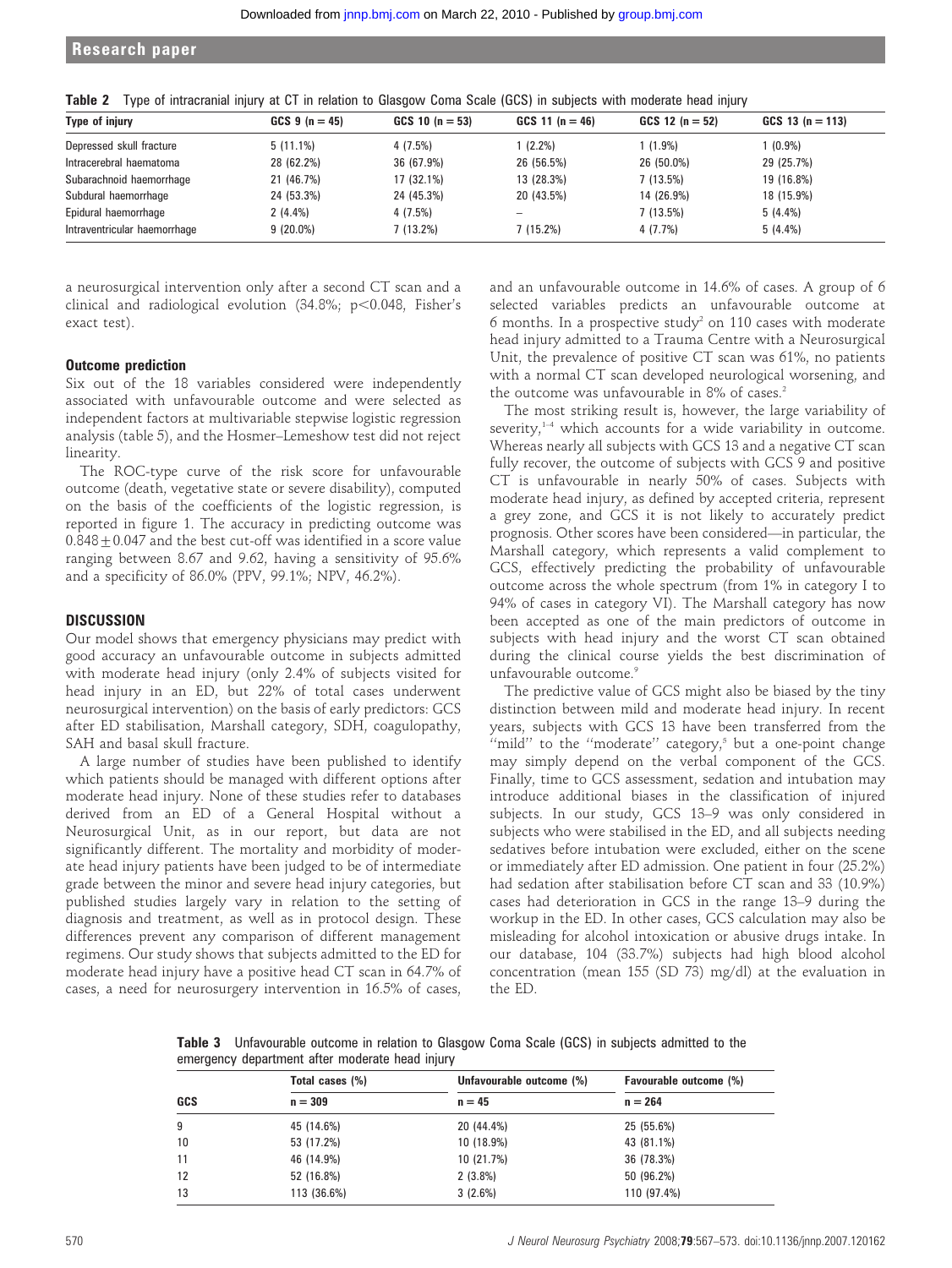|                          | <b>Total cases</b> | Unfavourable outcome | <b>Favourable outcome</b><br>$n = 264$ (%) |  |
|--------------------------|--------------------|----------------------|--------------------------------------------|--|
| <b>Marshall category</b> | $n = 309$ (%)      | $n = 45$ (%)         |                                            |  |
|                          | 109 (35.3%)        | $1(0.9\%)$           | 108 (99.1%)                                |  |
| II                       | 96 (31.1%)         | $5(5.2\%)$           | 91 (94.8%)                                 |  |
| Ш                        | 27 (8.7%)          | 4 (14.8%)            | 23 (85.2%)                                 |  |
| IV                       | $10(3.2\%)$        | $9(90.0\%)$          | $1(10.0\%)$                                |  |
| V                        | 51 (16.5%)         | 11 (21.5%)           | 40 (78.5%)                                 |  |
| VI                       | 16 (5.2%)          | 15 (93.7%)           | 1(6.3%)                                    |  |

Table 4 Unfavourable outcome in relation to Marshall category in subjects admitted to the Emergency Department after moderate head injury

In our study, only 1% of cases had unfavourable outcome when the CT scan was negative, and the prevalence of full recovery remained relatively high (85%) in Marshall category III. Thereafter, the prevalence of unfavourable outcome increased significantly in categories IV and VI, but not in category V, provided that subjects were submitted to a neurosurgical intervention. In particular, in Marshall category V, the prevalence of unfavourable outcome dropped to nearly 20% following neurosurgical intervention, confirming the importance of mass lesion evacuation in these cases. The importance of neurosurgery is also demonstrated by a post-hoc analysis of risk factor, including neurosurgery in the model. Neurosurgery was independently associated with a favourable outcome (OR, 0.03, 95% CI 0.01–0.15;  $p<0.001$ ), and the presence of SDH was no longer predictive of outcome.

In previous reports on moderate and severe head injury, the effects of CT changes after a first CT have been extensively investigated. In subjects with moderate and severe head injury, only 4%25 of subjects after normal CT scan at admission evolved to a mass lesion and a new surgical lesion was diagnosed in nearly 15% of patients.<sup>26</sup> High-resolution CT scan can identify early small extra cerebral collections at admission that may evolve towards significant haematomas.<sup>27</sup> We observed CT deterioration only in 3.2% of cases, but CT deterioration was followed by a marked negative effect on outcome. These findings bring to the attention of Health Care providers the role of immediate surgery in the management of patients with moderate head injury. In the European Union, most of these patients are usually managed outside Neurosurgical Units,<sup>28</sup> but there are recommendations in favour of either immediate transfer of patients with a positive CT to specialised centres or a telemedicine system with a protocol for repeat of CT scan integrated into head injury guidelines.<sup>29</sup>

Table 5 Risk of unfavourable outcome in patients after moderate head injury predicted by variables included in the local database

| <b>Multivariable analysis</b> | <b>Odds ratio</b> | 95% CI         | p Value |
|-------------------------------|-------------------|----------------|---------|
| Basal skull fracture          | 8.89              | $2.53 - 31.26$ | < 0.001 |
| Subarachnoid haemorrhage      | 4.50              | $1.73 - 11.73$ | 0.002   |
| Coagulopathy                  | 4.48              | 1.35-14.88     | 0.014   |
| Subdural haematoma            | 3.04              | $1.07 - 8.61$  | 0.037   |
| Marshall category             | 1.82              | $1.33 - 2.50$  | < 0.001 |
| Glasgow Coma Scale            | 0.59              | $0.42 - 0.83$  | 0.002   |
|                               |                   |                |         |

Variables not included in the multivariable analysis: depressed skull fracture, intracerebral haematoma/contusion, epidural haematoma, intraventricular haematoma, Injury Severity Score >15, age, co-morbidity, alcohol and/or drugs of abuse intoxication, high-risk characteristics of injury, male sex, hypoxia, hypotension, CT scan deterioration during clinical course.

Marshall category and Glasgow Coma Scale were considered to be continuous variables; basal skull fracture, subarachnoid haemorrhage, subdural haematoma and coagulopathy were considered to be dichotomised variables.

coagulopathy is a relevant issue for both management and prognosis. In the diagnostic algorithm, coagulopathy (history of bleeding, clotting disorder or current treatment with warfarin) also needs to be considered in subjects with GCS 15 as a main variable necessitating early CT, independently of symptoms.<sup>13</sup> Controversial outcomes have been reported from clinical studies. A Canadian study documented a 2.7-fold increase in mortality of anticoagulated patients<sup>30</sup> and other investigators have reported a 3–10 times increased mortality in anticoagulated head-injured patients requiring hospital admission.<sup>31-35</sup> In a recent study on approximately 20 000 subjects with atrial fibrillation, 50% of whom were treated with warfarin, a 4-fold increase in traumatic ICH was observed compared with patients with a moderate risk for falls.<sup>31</sup> In a large population study, both age and anticoagulation with warfarin are reported as independent factors of mortality after head injury.<sup>36</sup> In our setting, coagulopathy accounted for a 4fold risk of unfavourable outcome in these subjects, after GCS and Marshall category, but the exclusion of coagulopathy in the prognostic algorithm did not significantly impair the sensitivity for outcome prediction.

Other factors are definitely relevant in dictating outcome, and



**Figure 1** Nonparametric ROC-type plot of the risk score obtained by logistic regression in identifying patients with unfavourable outcome after moderate head injury on the basis of selected variables (basal skull fracture, subarachnoid haemorrhage, subdural haematoma, coagulopathy, Marshall category, Glasgow Coma Scale). The optimal operating point (best cut-off, 8.67–9.62) of the ROC-type curve is also reported.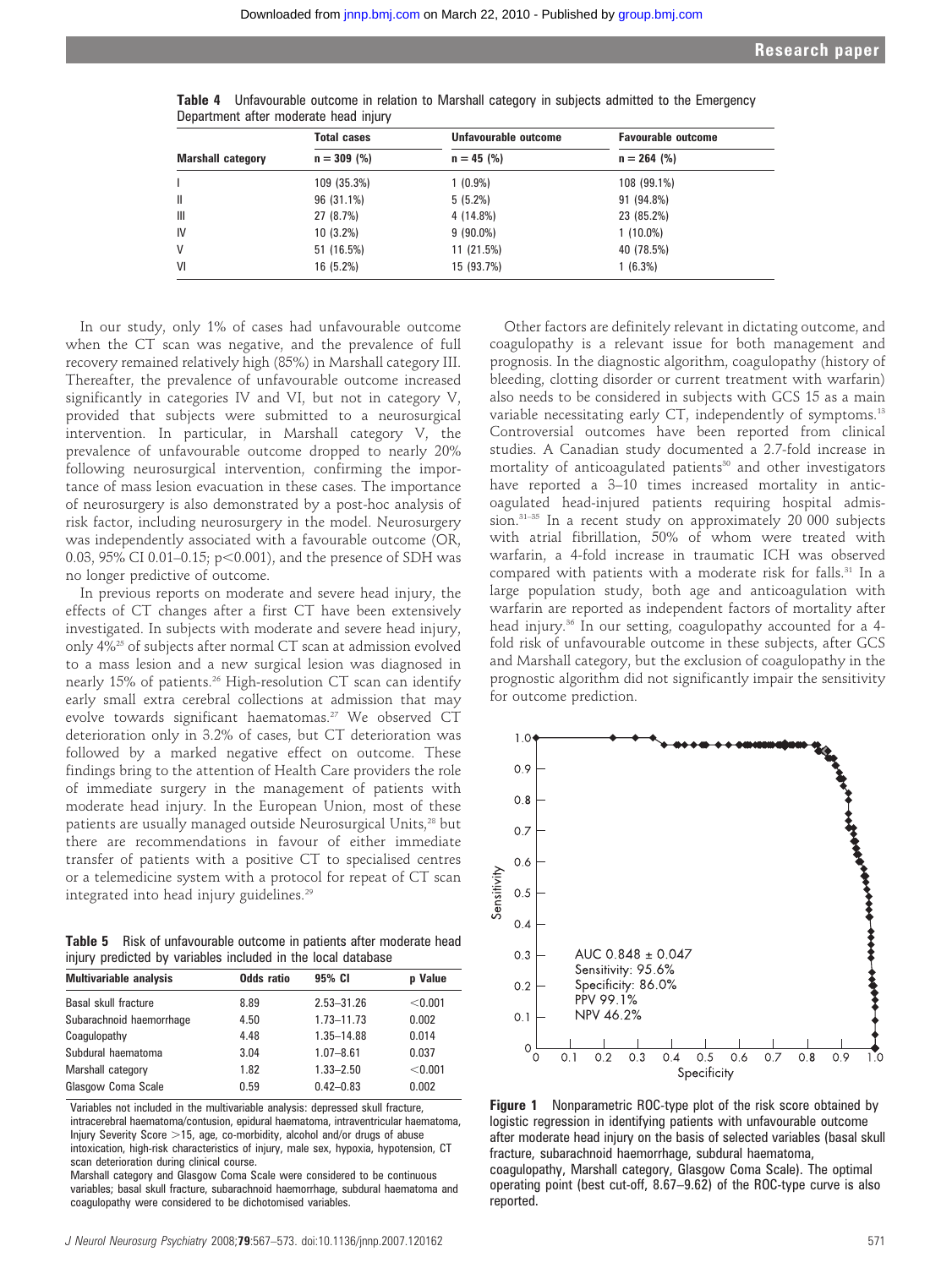#### Research paper

The growing elderly population and the expanding indication for anticoagulants are expected to produce more traumatic intracranial injuries, challenging the emergency physicians more and more. In our series, 34 cases (11%) were treated with anticoagulants, and 32 of them had an INR of more than 2.0 in a population in which 35% of cases had cardiovascular disease and 37.5% were  $\geq 65$  years old. In other settings, these problems may be relatively rare, but there is a need for studies assessing the clinical importance of rapid reversal of anticoagulation.

Surprisingly, our analysis does not identify age as a predictor of outcome, in contrast with a few reports. $37$  This probably depends on the specificity of our aged population and on the selection of variables. Although the severity of lesion may be largely independent of age, the probability of an unfavourable outcome is expected to increase with ageing, but the number of young patients may be too low in our series to give age a statistical significance. In our series, only coagulopathy entered the multivariable analysis among clinical variables, dictating prognosis more than age, but also after the exclusion of coagulopathy, age did not enter the multivariable analysis.

In our database, SAH was the initial diagnosis in 77/309 cases (24.9%) and its presence produced a 5-fold increase in the risk of unfavourable outcome, as previously demonstrated.<sup>38</sup> The presence of changing lesions in areas of intracerebral lesions on an initial CT scan confirms the role of SAH as an early predictor of evolving brain damage.

Finally, hypoxia and hypotension have also been indicated as early predictors of poor outcome after moderate and severe head injury for the additional risk of secondary brain injury, with hypoxia recorded in 27–55% of subjects on the scene, in the ambulance or on arrival at the ED.<sup>39</sup> In our series, hypoxia and hypotension were recorded only in 12% and 4.9% of cases, respectively, and did not enter the multivariable analysis.

A few limitations should be acknowledged. The GOS was calculated on the basis of a structured telephone interview, and questionnaires are likely to underestimate rather than overestimate the results,<sup>20</sup> but telephone-referred disability may be an additional problem.40 In addition, the clinical characteristics of subjects with moderate head injury were obtained from variables selected on a prospective database, but all analyses were retrospectively performed: this might bias the results. Finally, the calculation of GCS after ED stabilisation may be a problem. In cases with evolving lesions, GCS at admission might be underestimated and sedative drugs might hamper the GCS calculation, including subjects with severe head injury.

In summary, our data confirm that subjects with moderate head injury have a large variability in prognosis. The prevalence of an unfavourable outcome at 6 months ranges from 2.6% to 44.4%, and one patient in five needs immediate neurosurgical intervention. In these cases, the detection of early predictors of unfavourable outcome may be important for rapid sequence decisions in the ED. The additional value of SDH, coagulopathy, SAH and basal skull fracture to traditional predictors of GCS and Marshall category are relevant for early prediction of the outcome in these subjects.

Acknowledgements: AF conceived the study, wrote the protocol, coordinated the data collection, interpreted the results and wrote the paper. FS contributed to the interpretation of the results and critical review of the paper. GM contributed to the study design, interpretation of the results and co-wrote the paper. SCS contributed to the interpretation of the results, critical review of the paper and co-wrote the paper. AV contributed to the study design, study coordination, interpretation of the results and critical review of the paper. All authors approved the final version of the paper. We are grateful to the Emergency Medical System personnel for helpful support.

#### Competing interests: None.

- Rimel R, Giordani B, Barth B, et al. Moderate head injury: completing the clinical spectrum of brain trauma. Neurosurgery 1982;11:344–51.
- 2. **Fearnside M,** McDougall P. Moderate head injury: a system of neurotrauma care. Aust. N Z Surg 1998;68:58-64.
- 3. Stein SC, Ross SE. Moderate head injury: a guide to initial management. J Neurosurg 1992;77:562–4.
- Vitaz TW, Jenks J, Raque GH, et al. Outcome following moderate traumatic brain injury. Surg Neurol 2003;60:285–91.
- 5. Stein SC. Minor head injury: 13 is an unlucky number. J Trauma 2001;50:759-60. 6. **Oertel M,** Kelly DF, McArthur D, et al. Progressive hemorrhage after head trauma:
- Predictors and consequences of the evolving injury. J Neurosurg 2002;96:109-16. 7. Patel NY, Hoyt DB, Nakaji P, et al. Traumatic brain injury: Patterns of failure of
- nonoperative management. J Trauma 2000;48:367-74.
- Servadei F, Nanni A, Nasi MT, et al. Evolving brain lesions in the first 12 hours after head injury: Analysis of 37 comatose patients. Neurosurgery 1995;37:899-906.
- 9. Servadei F, Nasi MT, Giuliani G, et al. CT prognostic factors in acute subdural haematomas: The value of the worst CT scan. Br J Neurosurg 2000;14:110-6.
- 10. **Servadei F,** Antonelli V, Giuliani G, et al. Evolving lesions in traumatic subarachnoid hemorrhage: Prospective study of 110 patients with emphasis on the role of ICP monitoring. Acta Neurochir 2002;81(Suppl):81–2.
- 11. Chang EF, Meeker M, Holland MC. Acute traumatic intraparenchymal hemorrhage: risk factors for progression in the early post-injury period. Neurosurgery 2006;58:647–56.
- 12. Chieregato A, Fainardi E, Morselli-Labate AM, et al. Factors associated with neurological outcome and lesion progression in traumatic subarachnoid hemorrhage patients. Neurosurgery 2005;56:671–80.
- 13. **Servadei F,** Teasdale G, Merry G, on behalf of the Neurotraumatology Committee of the World Federation of Neurosurgical Societies. Defining acute mild head injury in adults: a proposal based on prognostic factors, diagnosis and management. J Neurotrauma 2001;18:657–64.
- 14. Stein SC, Ross SE. Mild head injury: a plea for routine early CT scanning. J Trauma 1992;33:11–3.
- 15. Marshall LF, Marshall SB, Klauber MR, et al. A new classification of head injury based on computerized tomography. J Neurosurg 1991;75(Suppl):S14–20.
- 16. Servadei F, Murray GD, Penny K, et al. The value of the "worst" computed tomographic studies of moderate and severe head injury. Neurosurgery 2000;46:70–7.
- Baker S, O'Neill B, Haddon W Jr. The Injury Severity Scale: a method for describing patients with multiple injuries and evaluating emergency care. J Trauma 1974;14:187-96.
- 18. Fabbri A, Servadei F, Marchesini G, et al. Prospective validation of a proposal for diagnosis and management of patients attending the emergency department for mild head injury. J Neurol Neurosurg Psychiatry 2004;75:410-6.
- 19. **Chi JH,** Knudson MJ, Vassar MJ, et al. Prehospital hypoxia affects outcome in patients with traumatic brain injury: a prospective multicenter study. J Trauma 2006;61:1134-41.
- 20. Thornhill S, Teasdale GM, Murray GD, et al. Disability in young people and adults one year after head injury: prospective cohort study. BMJ 2000;320:1631-5.
- 21. **Zweig MH,** Campbell G. Receiver-operating characteristic (ROC) plots: a fundamental evaluation tool in clinical medicine. Clin Chem 1993;39:561-77.
- 22. Hanley JA, McNeil BJ. The meaning and use of the area under receiver operating characteristic (ROC) curve. Radiology 1982;143:29–36.
- 23. Norusis MJ, SPSS Inc. SPSS/PC+. Base System and Advanced Statistics User's Guide. Chicago, Illinois: Version 5.0. SPSS Inc., 1992.
- 24. Stiell IG, Wells GA, Vandemheen K, et al., for the CCC Study Group. The Canadian CT head rule for patients with minor head injury. Lancet 2001;357:1391-6.
- 25. Lobato RD, Sarabia R, Rivas JJ, et al. Normal computerized tomography scans in severe head injury: Prognostic and clinical management implications. J Neurosurg 1986;65:784–9.
- 26. Roberson FC, Kishore PR, Miller JD, et al. The value of serial computerized tomography in the management of severe head injury. Surg Neurol 1979;12:161-7.
- Smith HK, Miller JD. The danger of an ultra-early computed tomographic scan in a patient with an evolving acute epidural hematoma. Neurosurgery 1991;29:258-60.
- 28. Patel HC, Bouamra O, Woodford M et al., on behalf of the Trauma Audit and Research Network. Trends in head injury outcome from 1989 to 2003 and the effect of neurosurgical care: an observational study. Lancet 2005;366:1538–44.
- 29. Servadei F, Antonelli V, Mastrilli A, et al. Integration of image transmission into a protocol for head injury management: a preliminary report. Br J Neurosurg 2002;16:36–42.
- 30. Lavoie A, Ratte S, Clas D, et al. Preinjury warfarin use among elderly patients with closed head injuries in a trauma center. J Trauma 2004;56:802-7.
- 31. Gage BF, Birman-Deych E, Kerzner R, et al. Incidence of intracranial haemorrhage in patients with atrial fibrillation who are prone to fall. Am J Med 2005;118:612-7.
- 32. Ferrera PC, Bartfield JM. Outcomes of anticoagulated trauma patients. Am J Emerg Med 1999;**17**:154-6.
- 33. Karni A, Holtzman R, Bass T, et al. Traumatic head injury in the anticoagulated elderly patient: a lethal combination. Am Surg 2001;67:1098-100.
- 34. Mina AA, Knipfer JF, Park DY, et al. Intracranial complications of preinjury anticoagulation in trauma patients with head injury. J Trauma 2002;53:668-72.
- 35. Gittleman AM, Ortiz AO, Keating DP, et al. Indications for CT in patients receiving anticoagulation after head trauma. Am J Neuroradiol 2005;26:603–6.
- 36. Franko J, Kish KJ, O'Connell BG, et al. Advanced age and preinjry warfarin anticoagulation increase the risk of mortality after head injury. J Trauma 2006;61:107-10.
- 37. **Stein SC.** Outcome from moderate head injury. In: Narayan R, Wilberg J, Povlishock J, eds. Neurotrauma. New York, McGraw-Hill, 1996:755–65.